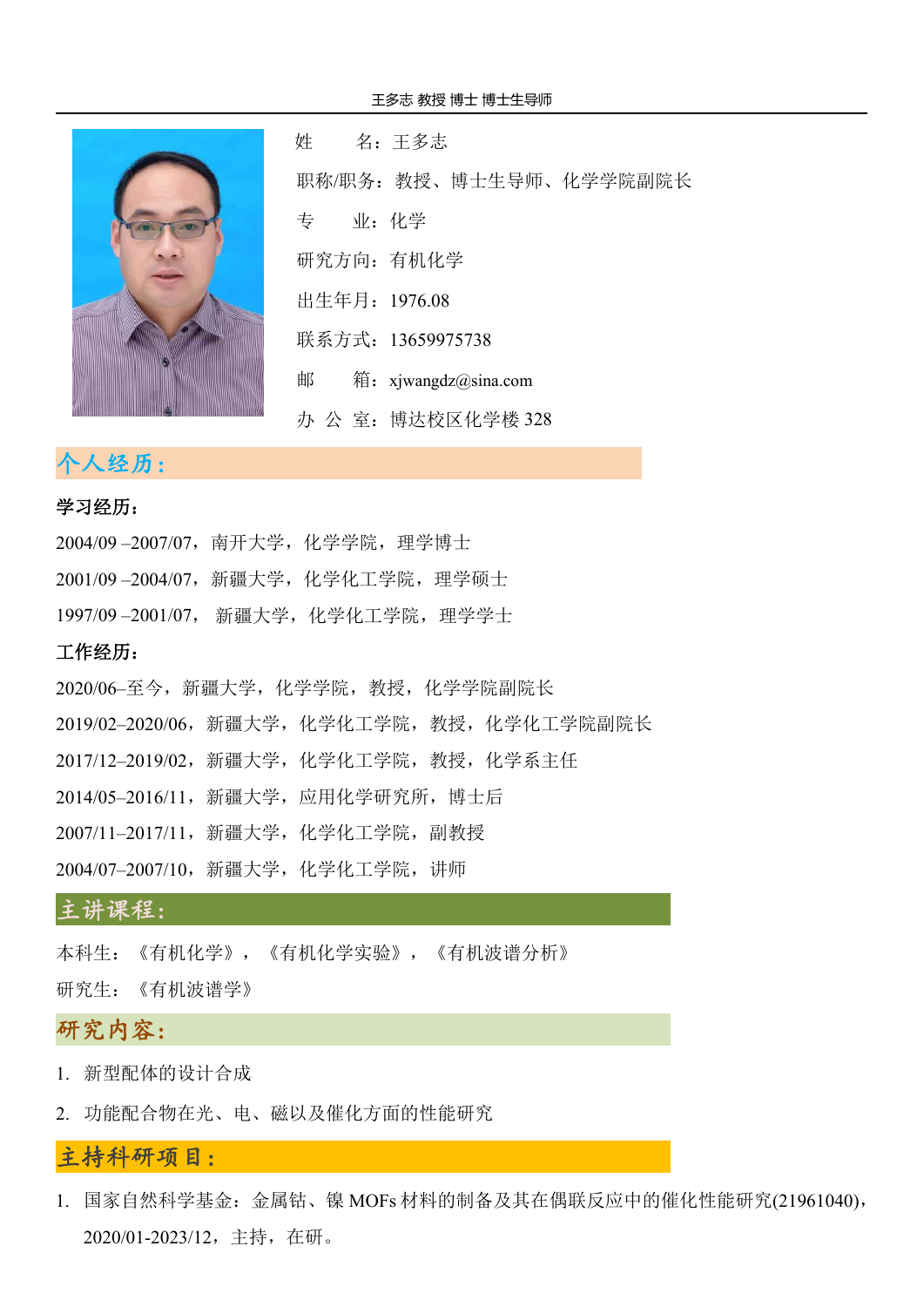- 2. 国家自然科学基金:共轭取代基对三唑、四唑系列配合物结构及发光性能的调控研究(21361026), 2014/01-2017/12,主持,已结题。
- 3. 新疆维吾尔自治区自然科学基金:基于 Schiff 碱配体 MOFs 的制备及催化性能研究 (2019D01C042),2019.04-2022.03,主持,在研。
- 4. 新疆维吾尔自治区自然科学基金:新型四唑配体配合物的合成、结构及荧光性能研究 (2015211C266),2015.01-2017.12,主持,已结题。
- 5. 新疆维吾尔自治区自然科学基金: 共轭三唑基、四唑基系列配体配位化学及配合物荧光性能研究 (2011211A009),2011.0-2013.12,主持,已结题。

## 主持教研项目:

- 1. "化学"国家级一流本科专业建设点负责人
- 2. 新疆维吾尔自治区教学改革研究项目: 化学专业学生创新能力培养的探索与实践(PT-2021001), 2021/3-2023/3,主持,在研。

### 奖励情况:

#### 科研奖励**:**

- 1. 2013 荣获新疆维吾尔自治区第十二届自然科学优秀学术论文三等奖
- 2. 2014 年获荣获第四届新疆大学青年教师科研奖
- 3. 获得 2016 年度自治区优秀博士后特别资助

#### 教学奖励**:**

- 1. 荣获2011年度新疆大学教学竞赛二等奖
- 2. 荣获2012年度新疆大学台湾光华教育奖学金二等奖
- 3. 荣获2011年度新疆大学"昊泰青年教师教学优秀奖"
- 4. 荣获2015年度新疆大学教学竞赛特等奖
- 5. 2016 获新疆大学第一届新疆特色"四好老师"称号
- 6. 获2016年度新疆大学光华教育奖学金
- 7. 获2017届本科毕业论文(设计)优秀指导教师
- 8. 获2018届本科毕业论文(设计)优秀指导教师
- 9. 2020年获得新疆大学教学名师
- 10. 获2020年度新疆大学光华教育奖学金

### 社会工作:

1. 九三学社新疆维吾尔自治区青年工作委员会副主任委员。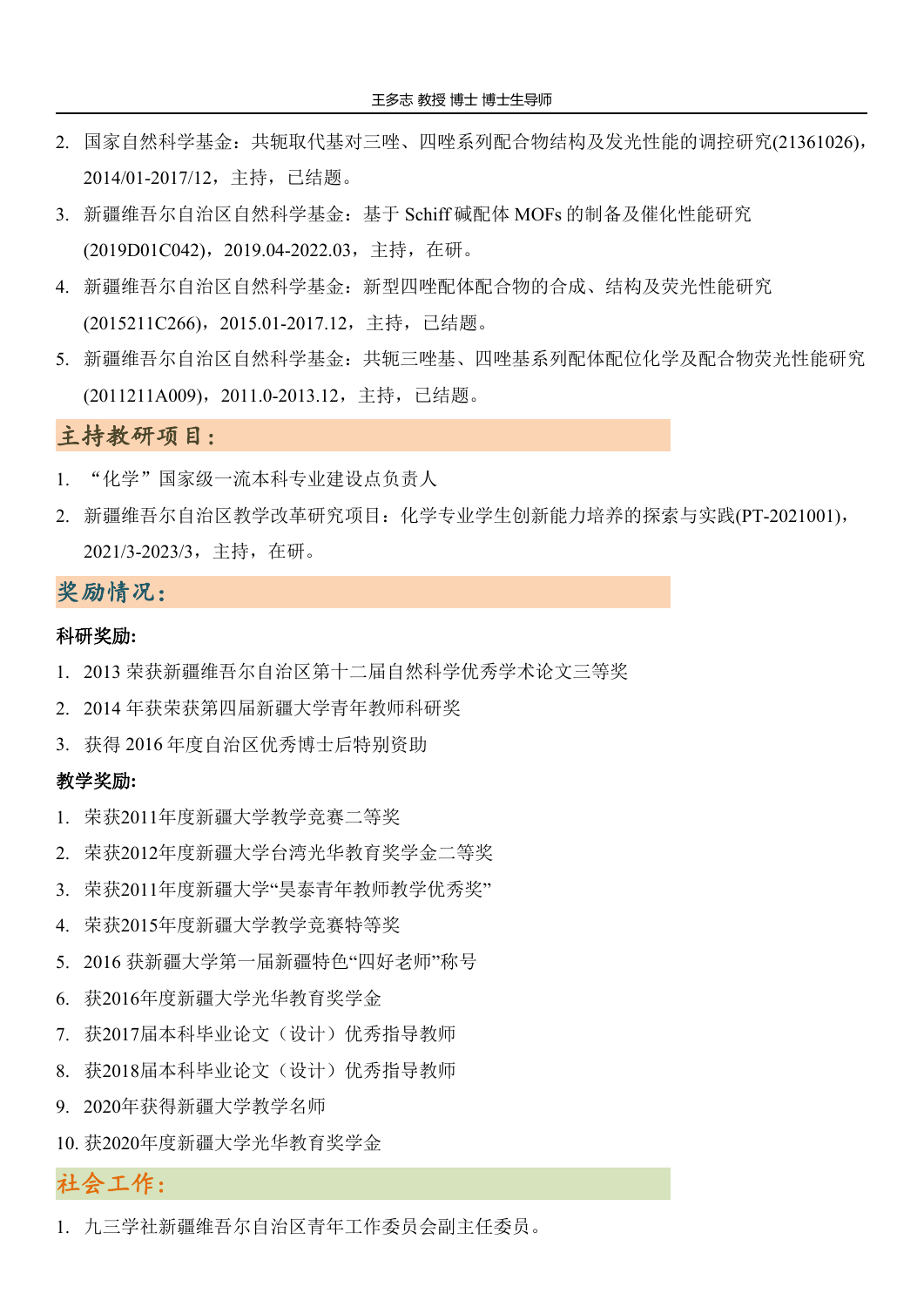- 2. 教育部学位与研究生教育发展中心学位论文评议专家。
- 3. Crystal Growth & Design、CrystEngComm、RSC Advances、Journal of Solid State Chemistry、 Polyhedron、Journal of Molecular Structure、ChemistrySelect 等期刊审稿人。

#### 代表性研究成果:

- 1. Hai-Ming Lan, Ru-Xia Yang, Li-Zhen Yang, Peng-Yin Zhu, Lu-Lu Wang, Yu-Ming Yu\*, **Duo-Zhi Wang\***, *Inorganica Chimica Acta,* **2020**, 508, 119593.
- 2. Ru-Xia Yang, Hai-Ming Lan, Peng-Yin Zhu, Li-Zhen Yang, Yu-Ming Yu, Lu-Lu Wang\*, **Duo-Zhi Wang\***, *Inorganica Chimica Acta*, **2020**, 506, 119410.
- 3. Jia-Qiang Du, Jun-Liang Dong, Fei Xie, Ru-Xia Yang, Hai-Ming Lan, **Duo-Zhi Wang\***, *Journal of Molecular Structure*, **2020**, 1202, 127345.
- 4. 陆雨函*,* 韩颖芝*,* 孙亚栋\*, 阿布力米提·阿布都卡德尔*,* 王多志**\***, 刘晨江*,* 有机化学, **2020**,*40*, 447-453.
- 5. Jun-Liang Dong, Fei Xie, Jia-Qiang Du, Hai-Ming Lan, Ru-Xia Yang, **Duo-Zhi Wang\***, *Journal of Solid State Chemistry*, **2019**,279, 120917.
- 6. Jun-Liang Dong, Fei Xie, Jia-Qiang Du, Ru-Xia Yang, Hai-Ming Lan, **Duo-Zhi Wang\***, *Journal of Solid State Chemistry*, **2019**, *270*, 379-387.
- 7. Jun-Liang Dong, Peng-Yin Zhu, Jia-Qiang Du, Fei Xie, Hai-Ming Lan, Ru-Xia Yang, Li-Zheng Yang, **Duo-Zhi Wang\***, *RSC Advances*, **2019**, *9*, 17560-17570.
- 8. Jia-Qiang Du, Jun-Liang Dong, Fei Xie, Hai-Ming Lan, Ru-Xia Yang, **Duo-Zhi Wang\***, *Polyhedron*, **2019**, *167*, 26-32.
- 9. Jia-Qiang Du, Jun-Liang Dong, Fei Xie, Ying-Zhi Han, **Duo-Zhi Wang\***, *Journal of Molecular Structure*, **2019**, *1175*, 754-762.
- 10. Yingzhi Han, Yadong Sun\*, Ablimit Abdukader, Bifu Liu, **Duozhi Wang\***, *Catalysis Letters*, **2018**, *148*, 3486-3491.
- 11. Jun-Liang Dong, Kun-Huan He, **Duo-Zhi Wang\***, Ying-Hui Zhang, Dan-Hong Wang**\***, *Journal of Solid State Chemistry,* **2018**, *263*, 164-171.
- 12. Fei Xie, Ceng-Ceng Du, Jun-Liang Dong, Jia-Qiang Du, Ying-Zhi Han, **Duo-Zhi Wang\***, *Polyhedron*,**2018**, *149*, 17-24.